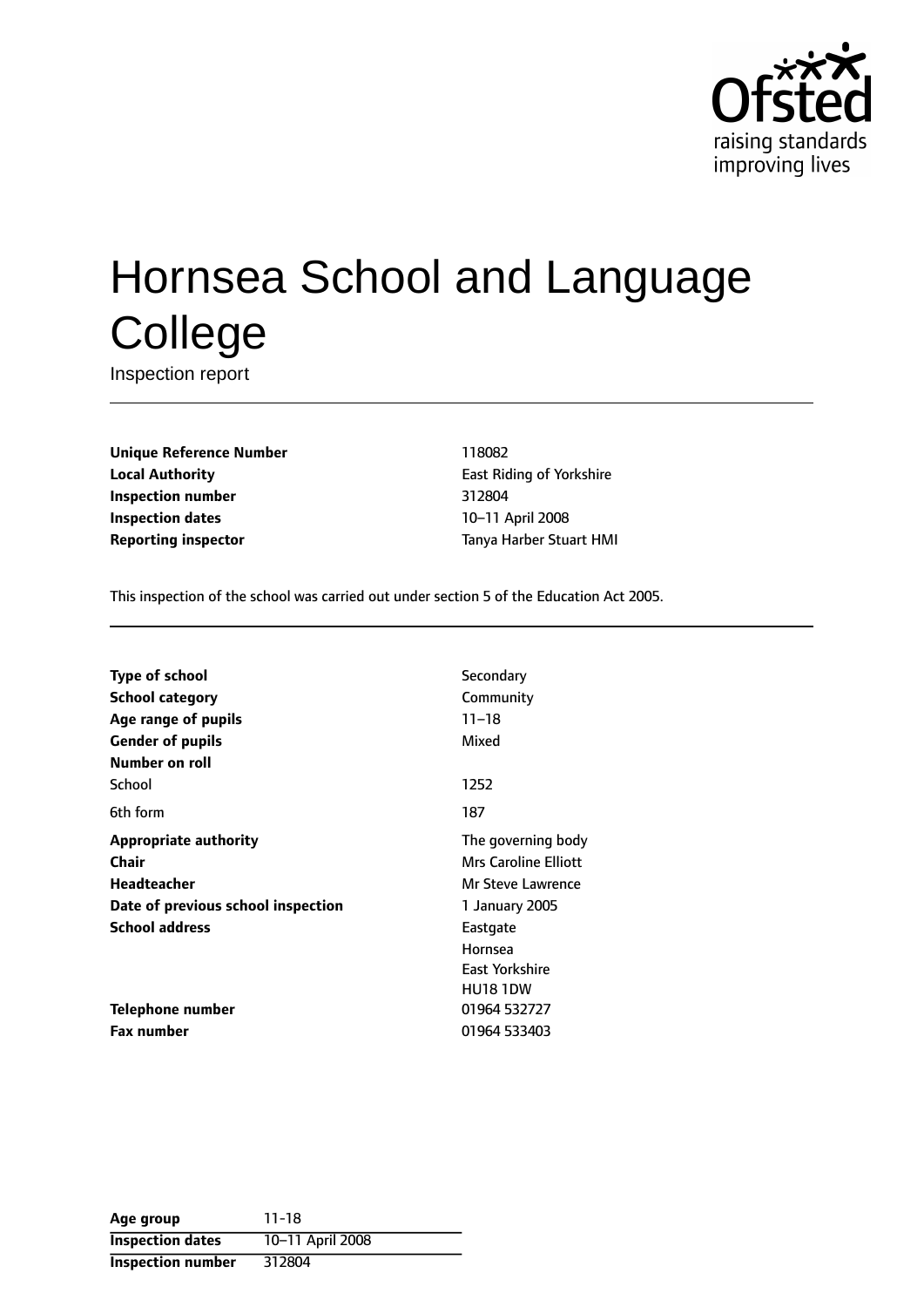.

© Crown copyright 2008

#### Website: www.ofsted.gov.uk

This document may be reproduced in whole or in part for non-commercial educational purposes, provided that the information quoted is reproduced without adaptation and the source and date of publication are stated.

Further copies of this report are obtainable from the school. Under the Education Act 2005, the school must provide a copy of this report free of charge to certain categories of people. A charge not exceeding the full cost of reproduction may be made for any other copies supplied.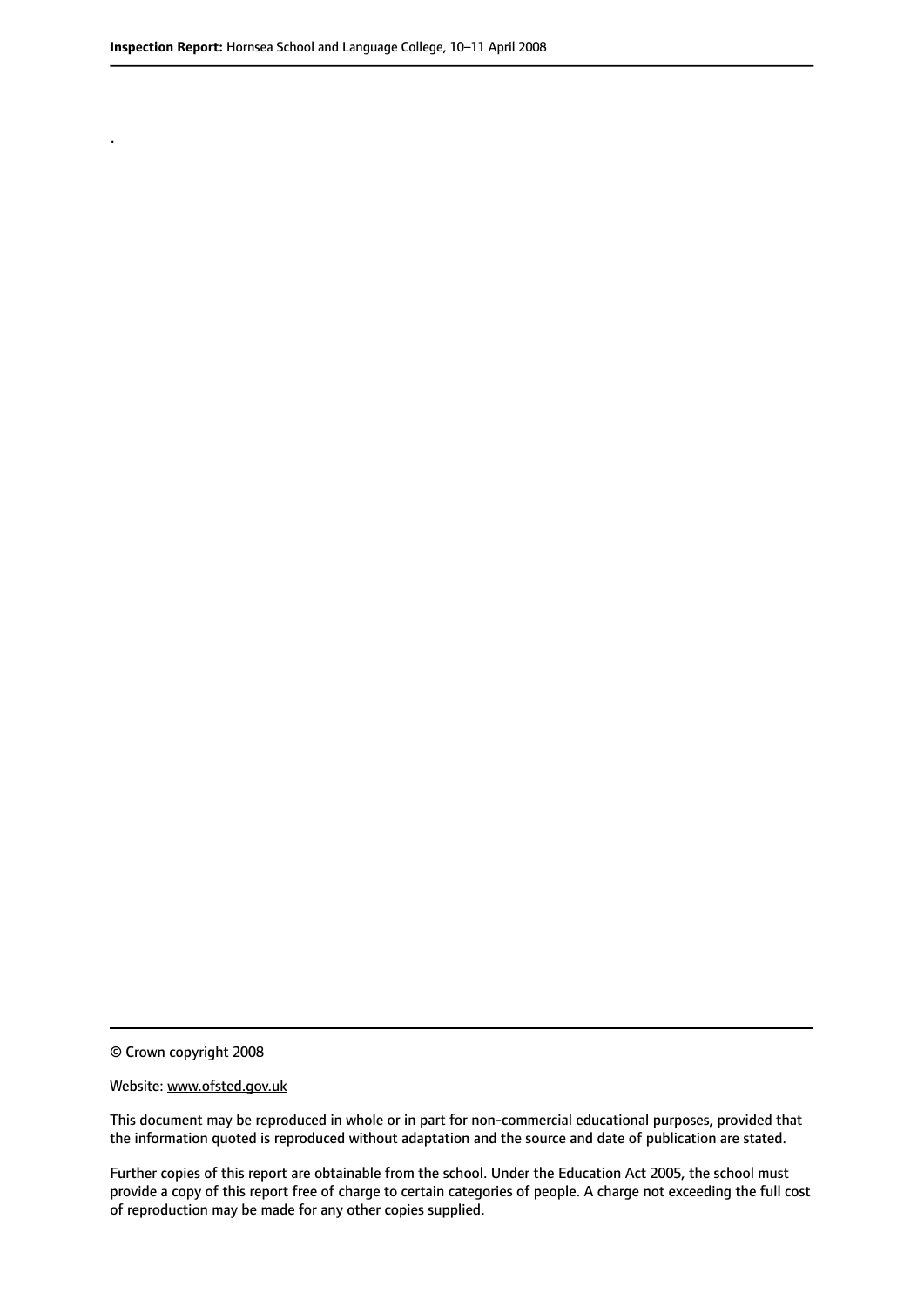# **Introduction**

The inspection was carried out by one of Her Majesty's Inspectors and four Additional Inspectors.

## **Description of the school**

Hornsea School and Language College is a larger than average comprehensive school. It is situated in the coastal town of Hornsea. The overwhelming majority of students are of White British Heritage and speak English as their first language. The percentage of students entitled to a free school meal is much lower than the national average. The percentage of students who have learning difficulties and/or disabilities is broadly in line with the national average; however, the percentage of students who have a statement of special educational need is higher than the national average. The percentage of students who join or leave the school other than at the normal times is much higher than average.

Hornsea School is a specialist language college and an Investor in People. The school holds the Healthy Schools award and the Financial Management Standard. The school is a mentor school for the Specialist Schools and Academies Trust and is a full service extended school.

## **Key for inspection grades**

| Grade 1 | Outstanding  |
|---------|--------------|
| Grade 2 | Good         |
| Grade 3 | Satisfactory |
| Grade 4 | Inadequate   |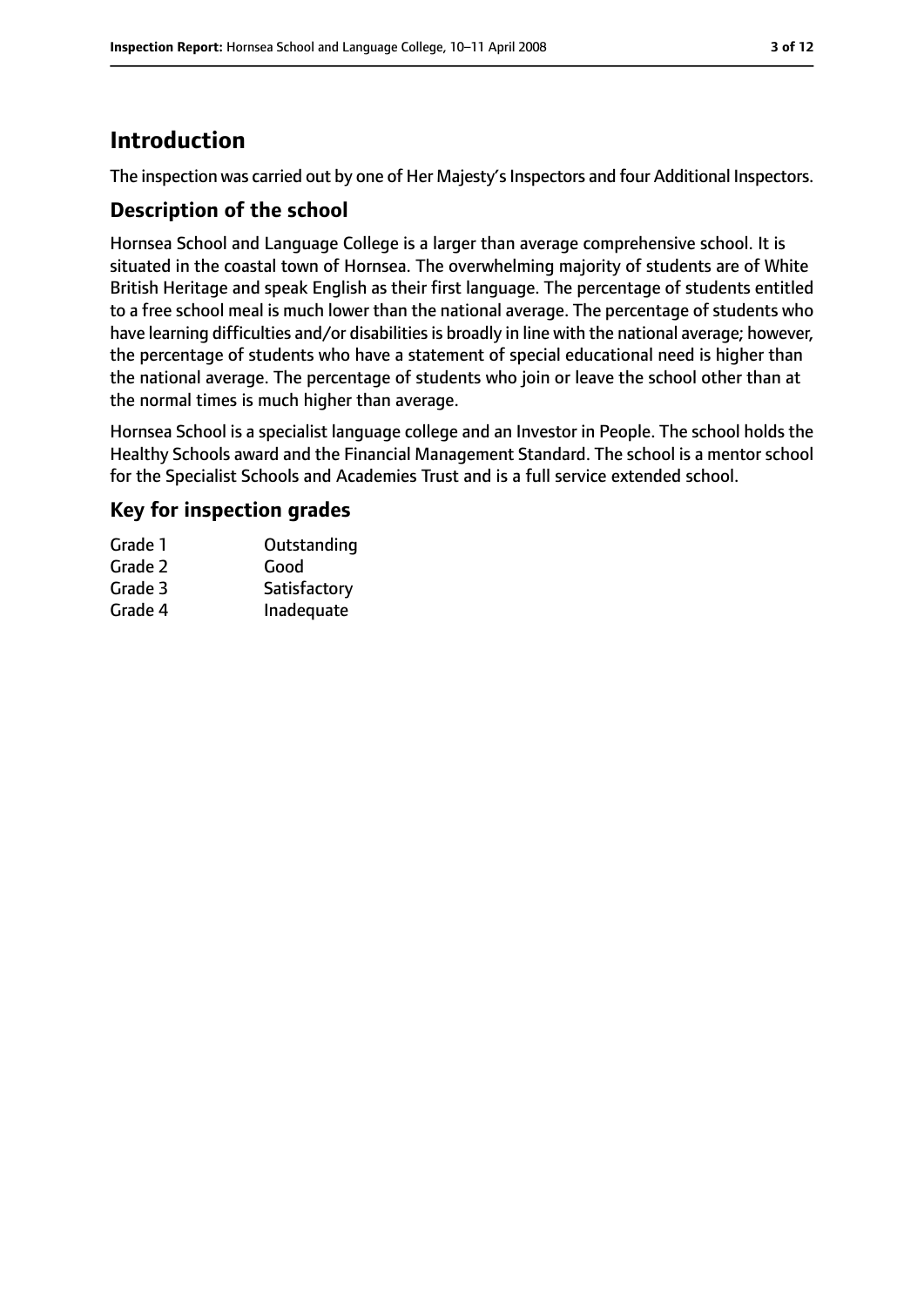# **Overall effectiveness of the school**

#### **Grade: 2**

Hornsea School and Language College is a good school. The good education provided is enhanced by the care and support given to the students. The leadership and management are rightly proud of the inclusive nature of the school. The 'Solutions Unit', a concern at the last inspection, now exemplifies the inclusiveness of the school and provides a good education for the school's most vulnerable students.

Students achieve well at the school. This is because of the good teaching and learning and the range of well-thought-through initiatives to improve achievement. Students' progress is rigorously monitored through the whole school target setting system. However, the data generated is not always used to ensure that lessons meet the needs and interests of all learners. This means that a minority of students are not always fully engaged in their lessons, especially at Key Stage 3, which can lead to disruption.

The curriculum is good and the needs of the students are well catered for. At Key Stage 3 the 'nurture group' provides good support to students with low level literacy and numeracy skills. The vocational courses provided meet the local needs of the community. The 'flexible friday', when Year 7 study environmental issues, is an example of the school catering to the needs and interests of the students and covering the required curriculum in an innovative and exciting way. The specialist languages status has enhanced the curriculum through 'enterprise days' and the provision of languages such as Italian.

The school's safeguarding procedures meet requirements and students say they feel safe. Behaviour in the school is satisfactory. A small minority of parents expressed concern about low level disruption in lessons. The inspectors agreed with this concern when the work set did not engage or interest the students. The school council is beginning to play a more active role in the school; for example, they developed the highly effective lunch time pre-ordering system. The pastoral care and support provided is good. However, the academic guidance given to the students through day-to-day marking and feedback is less effective. This means some students are not aware of what they have to do to improve their work and this hinders their learning.

Leadership and management are good. Effective self-evaluation and a considered development plan mean staff are aware of planned changes. However, the monitoring of teaching and learning does not always lead to improvements in students' learning. The governors are fully aware of what is happening in the school; they both support and challenge the leadership and management. Given the good improvements made since the last inspection and the good achievement of the vast majority of the students, the capacity to improve is good.

## **Effectiveness of the sixth form**

## **Grade: 2**

The quality of education provided in the sixth form is good and improving. From average and sometimes below average starting points, students make satisfactory progress in their first year in the sixth form. This rate of progress accelerates in Year 13 and students achieve well, reaching at least average standards when they leave. Retention rates are good and the sixth form provides good value for money.

Students achieve best in business studies, drama, geography, media studies, philosophy and sociology. Students achieve well because teaching and learning are consistently good. Most lessons are conducted at a brisk pace, in an atmosphere of mutual respect and trust, by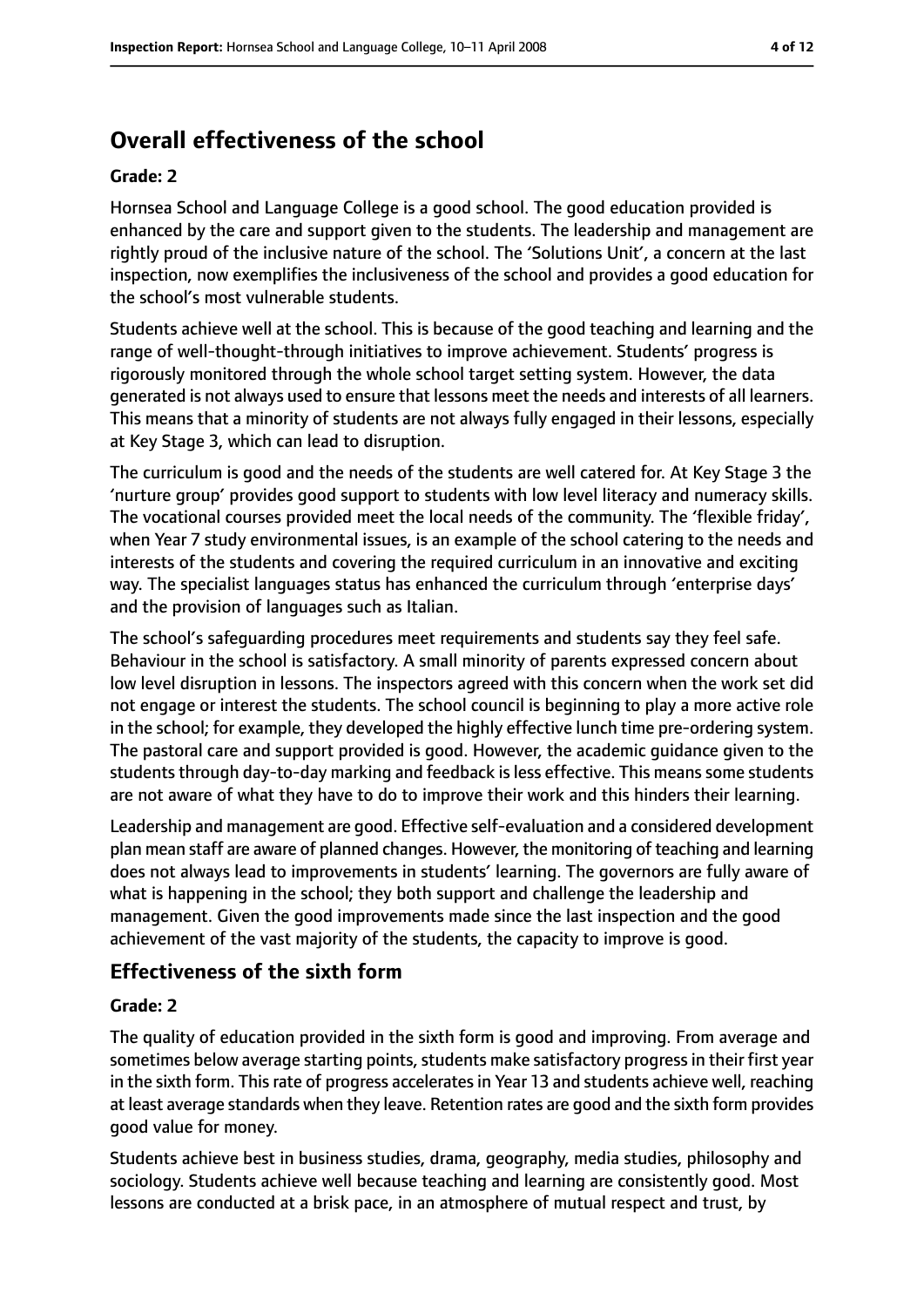knowledgeable teachers who know their students well. In a minority of lessons the pace of learning, although not less than satisfactory, is slower. This is often because either the teaching methods and resources do not engage students' interest or because the students find the courses too demanding.

Students enjoy being in the sixth form. They have mature attitudes to learning and are very appreciative of the high quality personal support and guidance they receive. Students' progress is tracked carefully. Individual learning plans, termly reviews and one-to-one mentoring help students to achieve their goals, and good support is provided for those who do not reach their targets. Vulnerable students are particularly well supported. A good range of academic and vocational courses meets students' needs well. The school's specialist language college status, and its links with partner schools and organisations, has enriched the curriculum and increased opportunities for students to visit places of interest both in the UK and abroad. For example, students are able to complete work shadowing in France. Leadership and management of the sixth form are good. Decisive leadership and good staff teamwork are leading to significant improvements in the achievement of sixth form students. These young adults leave Hornsea sixth form well prepared for their future roles as both students and citizens.

## **What the school should do to improve further**

- Improve the use of assessment data so lessons engage and interest all students, especially at Key Stage 3.
- Develop a consistent and coherent approach to day-to-day marking and assessment so students are aware of what they have to do to improve their work.
- Systematically, and rigorously, monitor the learning in lessons and share good practice to ensure satisfactory lessons are improved.

# **Achievement and standards**

#### **Grade: 2**

#### **Grade for sixth form: 2**

Students achieve well in their five years in the main school. Although students only make satisfactory progress in Key Stage 3, students make much better progress in Key Stage 4. This is because of the better teaching at Key Stage 4 and the initiatives the school has put in place to raise achievement. Students join Year 7 with broadly average attainment in English, mathematics and science. Standards reached at the end of Year 9 are broadly average in English, mathematics and science but in 2007 a smaller proportion of students achieved the higher levels in English. GCSE results in 2007 were similar to those of the previous two years. They were broadly average but represented good achievement when compared to students from similar backgrounds across the country as a whole. All groups of pupils do equally well in their examinations. The success the school has with the large number of students who join later than the beginning of Year 7 is a strength. Often, these students have been excluded from other schools.

There is clear evidence to show that several successful initiatives are helping to raise standards further. Accurate and regular tracking of students' academic performance shows that initiatives such as revision sessions, GCSE coursework sessions and intervention at the grade C/D borderline at GCSE are improving achievement. Lesson observations during the inspection confirm the school's claim that standards are rising in Years 10 and 11. Early entry results support this, as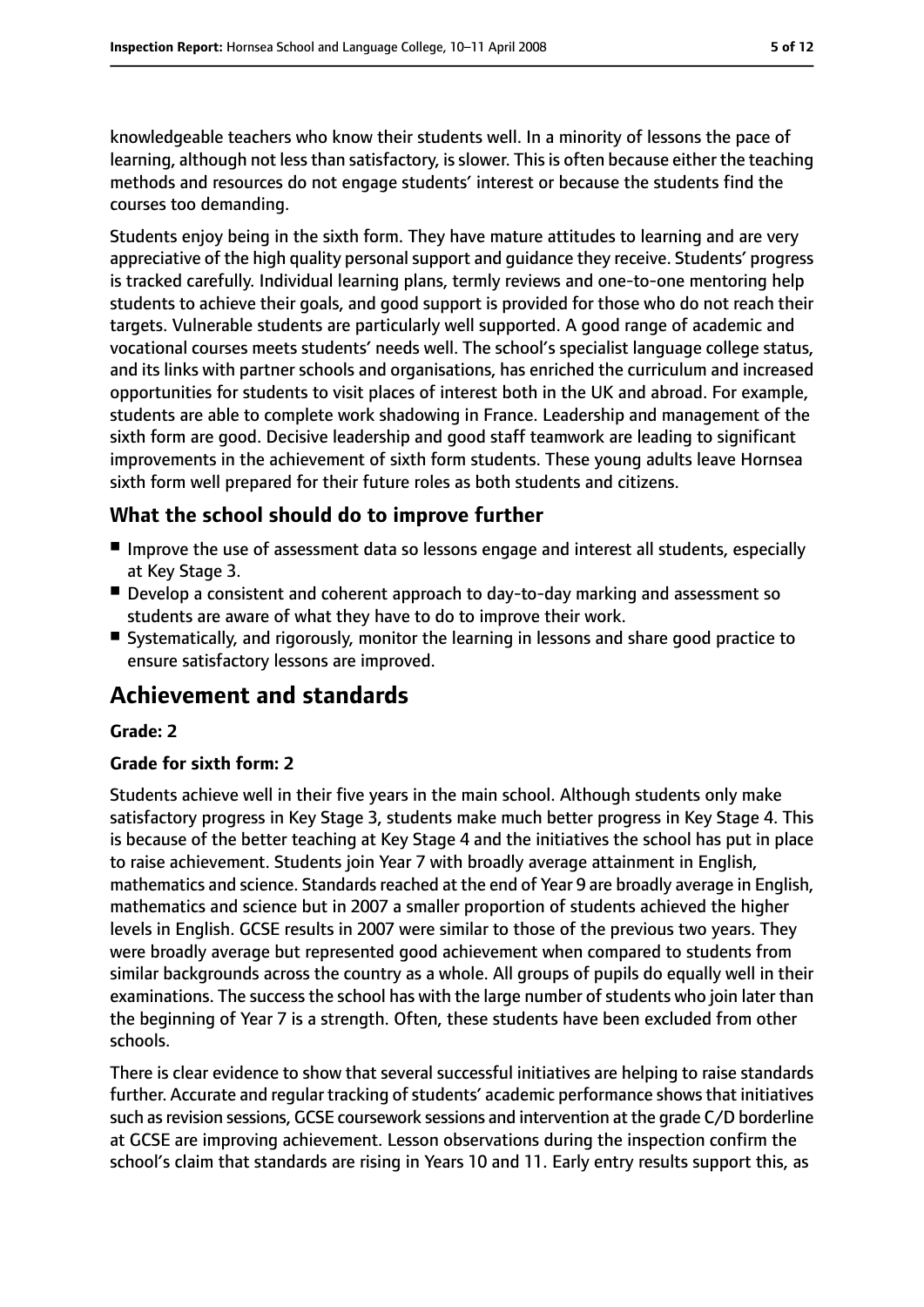almost half of the students in Year 11 already have GCSE passes at grade C or above in a number of subjects.

## **Personal development and well-being**

#### **Grade: 2**

#### **Grade for sixth form: 2**

Students' personal development and well-being are good. Their moral, social and cultural development are good but their spiritual development is weaker. Students show a good awareness of healthy living. Many have a healthy meal at lunchtime and the number increased as a result of the school council's involvement in improving arrangements to widen choice. Students take part with enthusiasm in a wide range of physical activities, both during and after school. Many are passionate about the 'rock challenge' dance activity which also fosters good social development. Students say they greatly enjoy school and place a high value on the friendships they make and the support of the staff. Attendance is good and new arrangements to enlist parents' support means it is improving. Considerate and safe conduct is evident in practical lessons and throughout the communal parts of the school such as in the halls, corridors and yard. Most students are attentive and willingly participate fully in lessons. Nevertheless, in a few lessons a minority show bad-manners and disrupt learning by talking instead of listening to their teachers and classmates. Students make a good contribution to the school community; for example, the gardening club are rightly proud of their role in enhancing the grounds. Students show sensitivity and concern for the world around them. They willingly work to support worthy causes in their locality such as the inshore lifeboat, and give aid to disadvantaged communities overseas. Students' good social skills and well developed competencies in literacy, numeracy and information and communication technology (ICT) successfully prepare them for their future well-being.

# **Quality of provision**

## **Teaching and learning**

#### **Grade: 2**

#### **Grade for sixth form: 2**

Overall, teaching and learning are good. However, they are better in Key Stage 4 than in Key Stage 3. The specialist status has enhanced teaching and learning through the development of resources and ways of teaching. Lessons are well planned and there are good relationships between the staff and the students. In the best lessons, students clearly understand what they are learning. Assessment data is used well to set challenging work which builds on the students' previous learning. Good questioning by staff develops the students' knowledge and understanding of the work and often links to examination work. In these lessons, staff are fully aware of the different needs of the students, especially those with learning difficulties and/or disabilities and a variety of activities meet those needs. Good routines ensure students are safe. Staff regularly check what the students have learnt and the students make at least good progress.

In less effective lessons, the pace of the lesson is slower and the students make less progress. In many of these lessons, the more able students are not catered for. Although exemplary practice was seen in art and ICT, marking is inconsistent. Staff mark the books but the marking does not always inform the students about what they have to do to improve.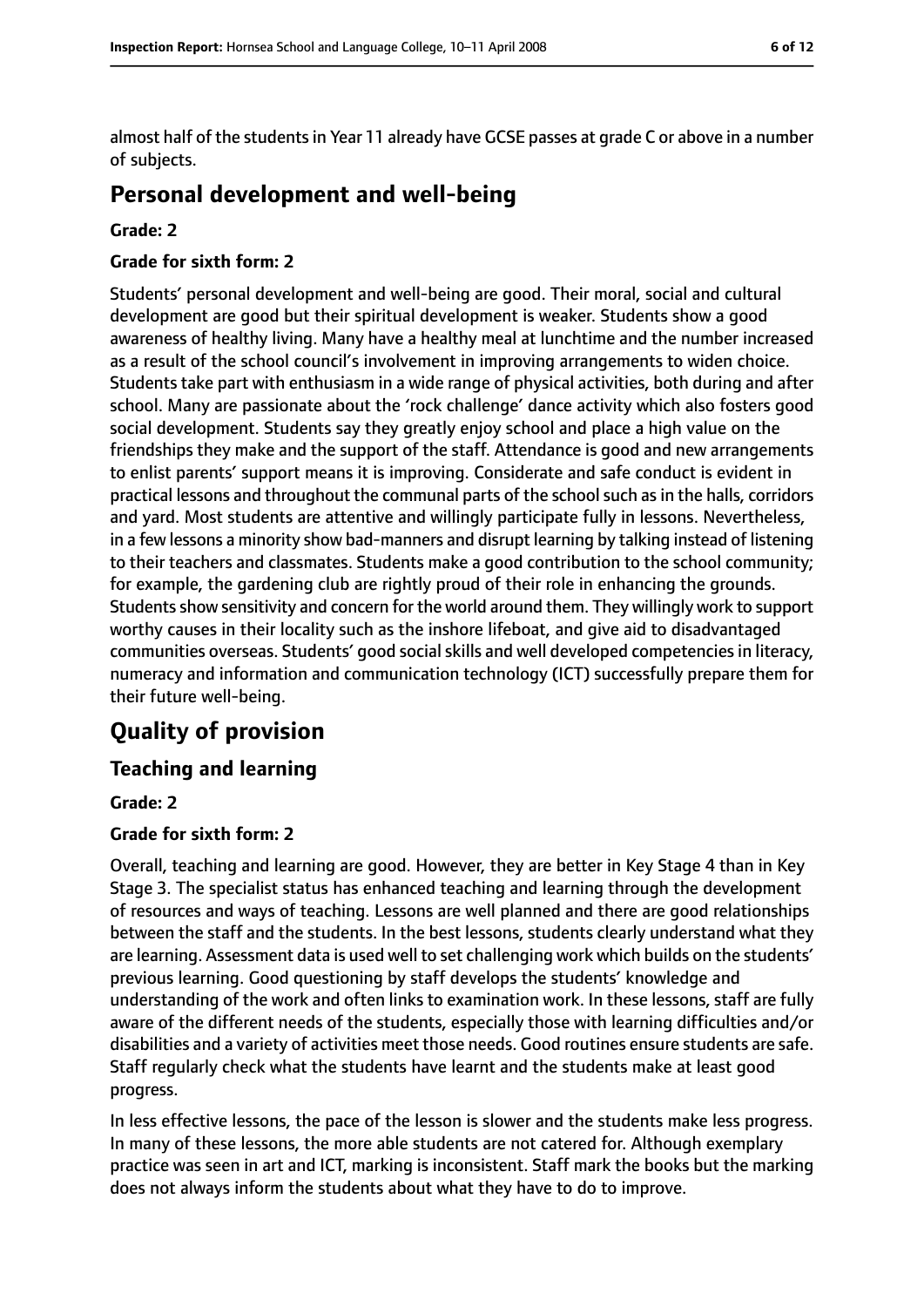## **Curriculum and other activities**

#### **Grade: 2**

#### **Grade for sixth form: 2**

The inclusive and flexible curriculum is regularly reviewed in response to students' needs. Students who have weak basic skills benefit from intensive support for literacy and numeracy within a small 'nurture group'. Nearly all students gain a qualification in ICT by the end of Year 9. 'Flexible fridays' allow students to develop creativity and problem solving skills through a cross-curricular approach to broad themes such as global warming. In Years 10 and 11, students are free to choose their preferred combination of academic and vocational courses. Good links with local colleges allow those who want a more work related curriculum to follow vocational courses well matched to the local economy. A comprehensive personal, social and health education programme is effective in developing students' capacity to lead healthy and safe lifestyles.

The specialist status has promoted language teaching in local primary schools. This enables students to take French GCSE in Year 10. Students also have the opportunity to study two languages throughout the school and participate in an outstanding range of international links and visits. The extended school provision offers a very good range of lunch-time and after-school activities. These are well attended and make a positive contribution to students' enjoyment and personal development.

Opportunities for students to develop literacy, numeracy and particularly ICT skills however are not systematically set out in curriculum plans. Gifted and talented students benefit from a good enrichment programme but are not consistently well catered for in subject planning.

#### **Care, guidance and support**

#### **Grade: 2**

#### **Grade for sixth form: 2**

Members of the 'student support' team provide high quality, and specialised, in-house support and work closely with other pastoral staff. The systems that underpin this support work well because of the commitment and dedication of all to creating a fully inclusive school. Some of the vulnerable students spoken to during the inspection were clear that the outstanding support they receive gives them the confidence to participate fully in all aspects of school life.

Students are well supervised at break and lunchtimes. Arrangements for health and safety, including risk assessments are in place. Procedures for safeguarding and child protection meet requirements and are reviewed regularly. Consequently, students feel that the school offers a safe and welcoming environment in which they can thrive. The provision of an on-site isolation unit has reduced exclusions.

Good links with primary schools ensure students entering Year 7 settle quickly and this is appreciated by parents. Students in Year 9 are given helpful guidance about option choices because teachers have a very good understanding of their abilities and aspirations. Comprehensive careers advice ensures that Year 11 students make well informed choices about the next phase of their education. Students from other schools are assimilated quickly.

Regular and accurate assessment and termly review days mean that pupils are well informed about their progress. However, those who are underperforming do not always receive adequate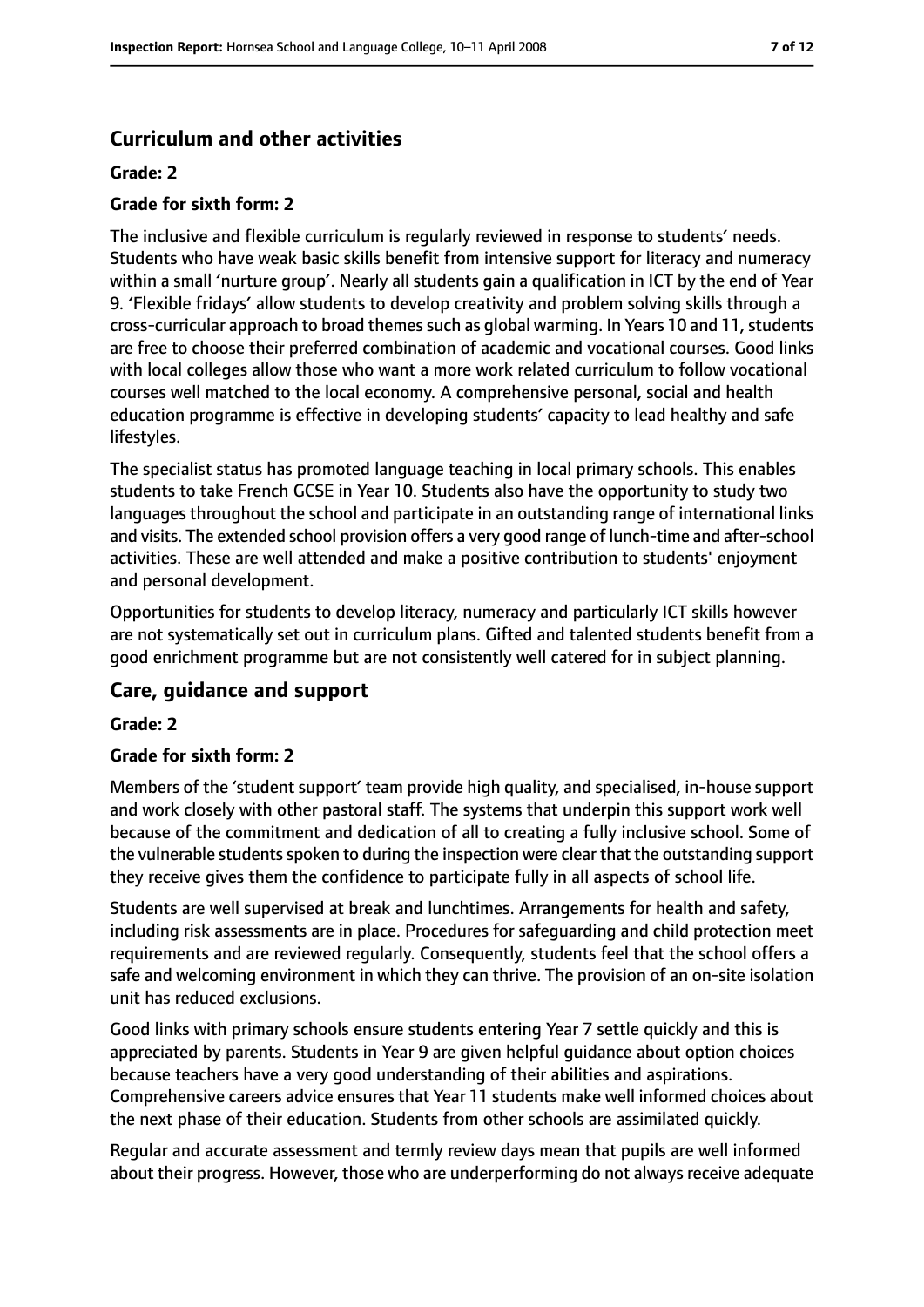subject-specific guidance about how to close the gap between their current and target level or grade. This is especially so in Key Stage 3.

# **Leadership and management**

#### **Grade: 2**

#### **Grade for sixth form: 2**

Leadership and management are good. The school runs smoothly on a day-to-day basis and the atmosphere for learning is generally good, particularly in Years 10 and 11. The school's cycle of self-evaluation is good and generates an annual list of suitable priorities for development. Some of the resulting initiatives have been successful in raising attainment and improving achievement. The specialist school programme is managed well, helps to raise standards, and provides many extra opportunities for students. Governors are effective, well informed and routinely challenge the school if they think that further improvements can be made. However, although lessons are monitored, the system is insufficiently rigorous in identifying and rectifying areas where students are restless and the pace of learning slows.

Managers have been very successful in changing the culture of the school to one where students are keen to learn and value achievement. Consequently, standards are rising and staff morale is good. Middle managers are very positive about the amount of support and guidance they receive from the senior team. A measure of the positive atmosphere which pervades the school is the large amount of time that teachers are prepared to devote outside the school day to providing extra activities and support for students. Following a difficult period, where the school's finances were reduced by a considerable number of pupils leaving, the resultant financial deficit is reducing through good financial planning. The progress the school has made and the plans in place show the school is providing good value for money.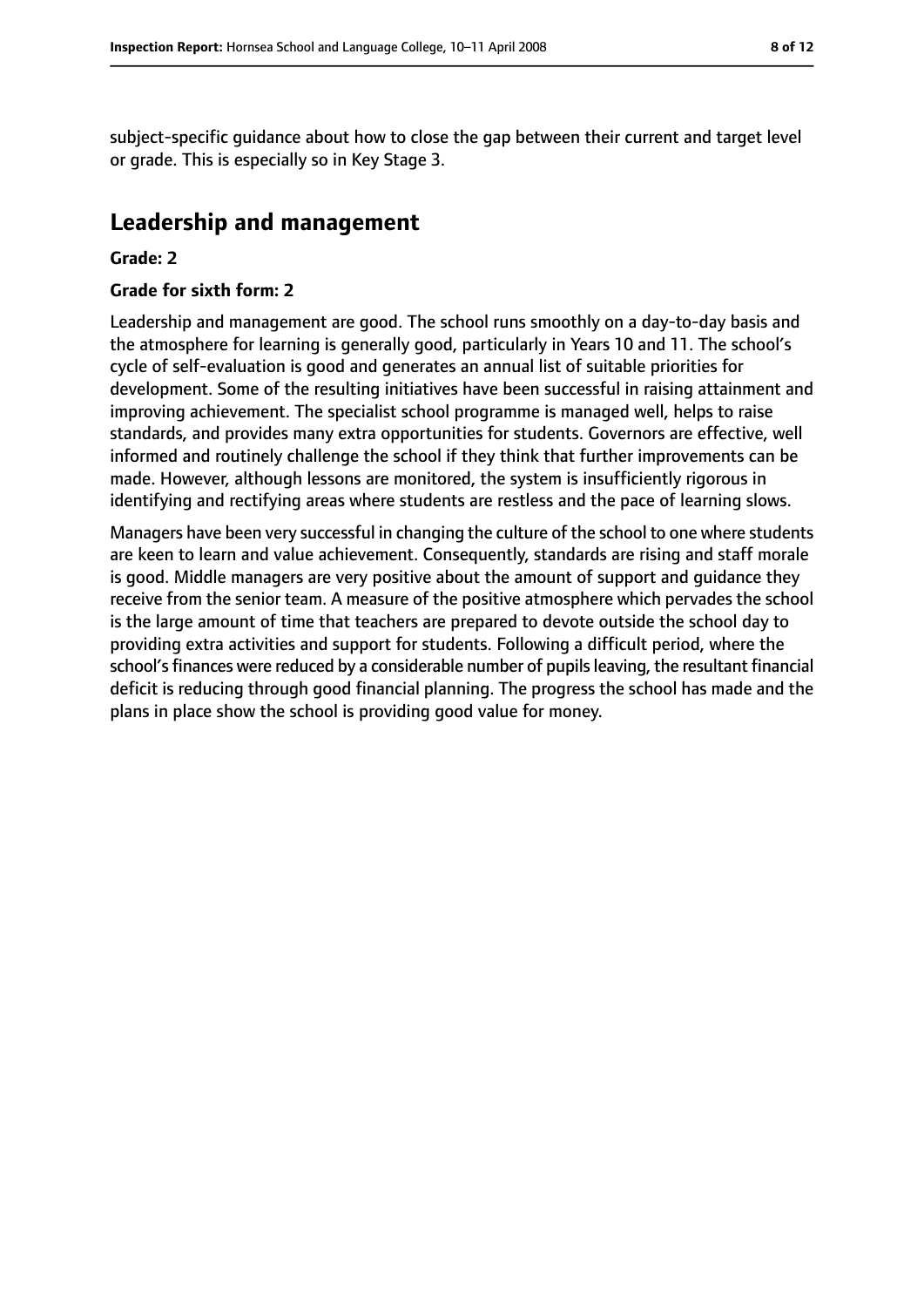**Any complaints about the inspection or the report should be made following the procedures set out in the guidance 'Complaints about school inspection', which is available from Ofsted's website: www.ofsted.gov.uk.**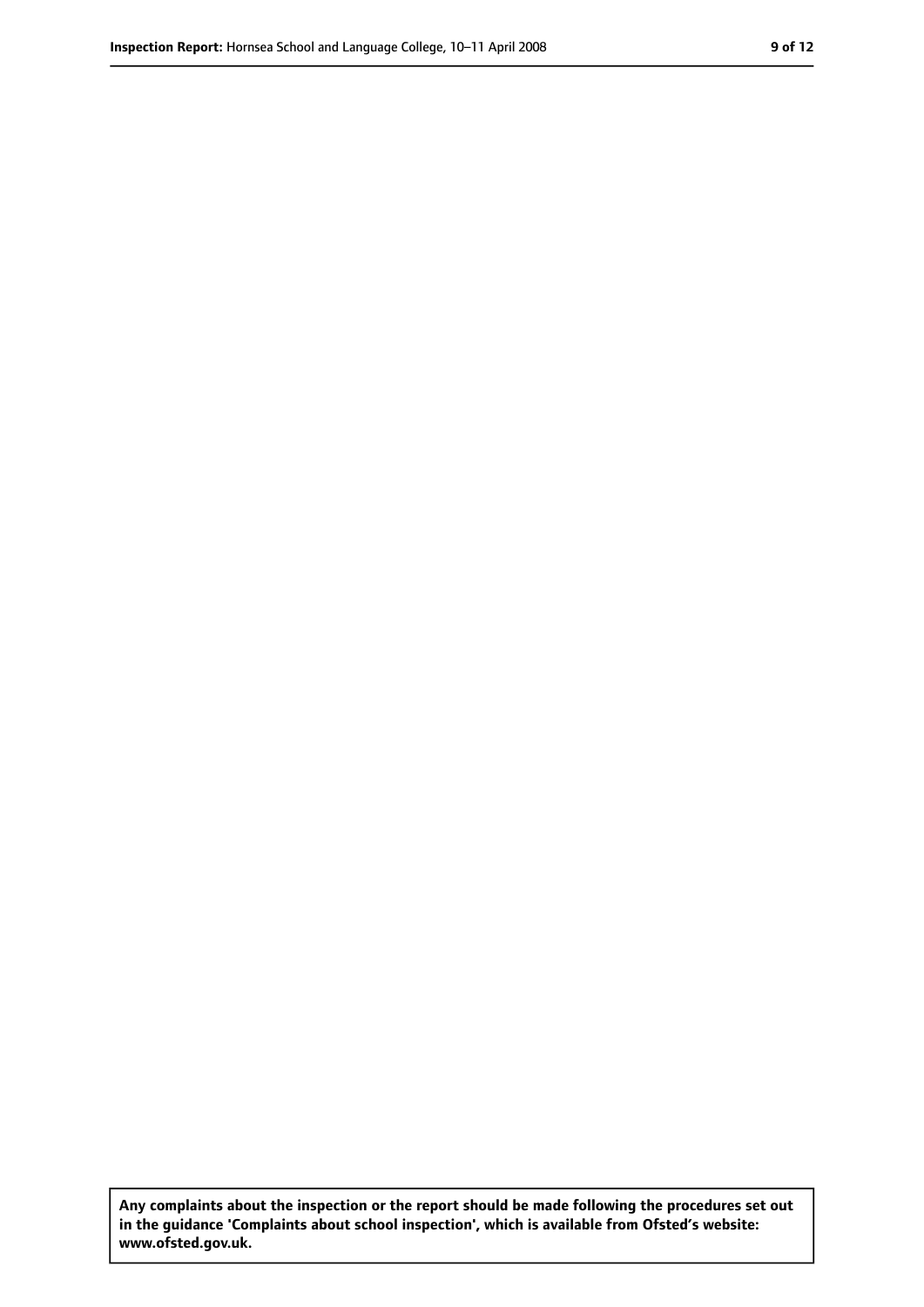#### **Annex A**

# **Inspection judgements**

| Key to judgements: grade 1 is outstanding, grade 2 good, grade 3 | School         | $16-19$ |
|------------------------------------------------------------------|----------------|---------|
| satisfactory, and grade 4 inadequate                             | <b>Overall</b> |         |

## **Overall effectiveness**

| How effective, efficient and inclusive is the provision of<br>education, integrated care and any extended services in meeting<br>the needs of learners? |     |     |
|---------------------------------------------------------------------------------------------------------------------------------------------------------|-----|-----|
| Effective steps have been taken to promote improvement since<br>the last inspection                                                                     | Yes | Yes |
| How well does the school work in partnership with others to<br>promote learners' well-being?                                                            |     |     |
| The capacity to make any necessary improvements                                                                                                         |     |     |

## **Achievement and standards**

| How well do learners achieve?                                                                               |  |
|-------------------------------------------------------------------------------------------------------------|--|
| The standards <sup>1</sup> reached by learners                                                              |  |
| How well learners make progress, taking account of any significant<br>variations between groups of learners |  |
| How well learners with learning difficulties and disabilities make<br>progress                              |  |

## **Personal development and well-being**

| How good is the overall personal development and<br>well-being of the learners?                                  |  |
|------------------------------------------------------------------------------------------------------------------|--|
| The extent of learners' spiritual, moral, social and cultural<br>development                                     |  |
| The extent to which learners adopt healthy lifestyles                                                            |  |
| The extent to which learners adopt safe practices                                                                |  |
| How well learners enjoy their education                                                                          |  |
| The attendance of learners                                                                                       |  |
| The behaviour of learners                                                                                        |  |
| The extent to which learners make a positive contribution to<br>the community                                    |  |
| How well learners develop workplace and other skills that will<br>contribute to their future economic well-being |  |

# **The quality of provision**

| How effective are teaching and learning in meeting the<br>full range of the learners' needs?          |  |
|-------------------------------------------------------------------------------------------------------|--|
| How well do the curriculum and other activities meet the<br>range of needs and interests of learners? |  |
| How well are learners cared for, guided and supported?                                                |  |

 $^1$  Grade 1 - Exceptionally and consistently high; Grade 2 - Generally above average with none significantly below average; Grade 3 - Broadly average to below average; Grade 4 - Exceptionally low.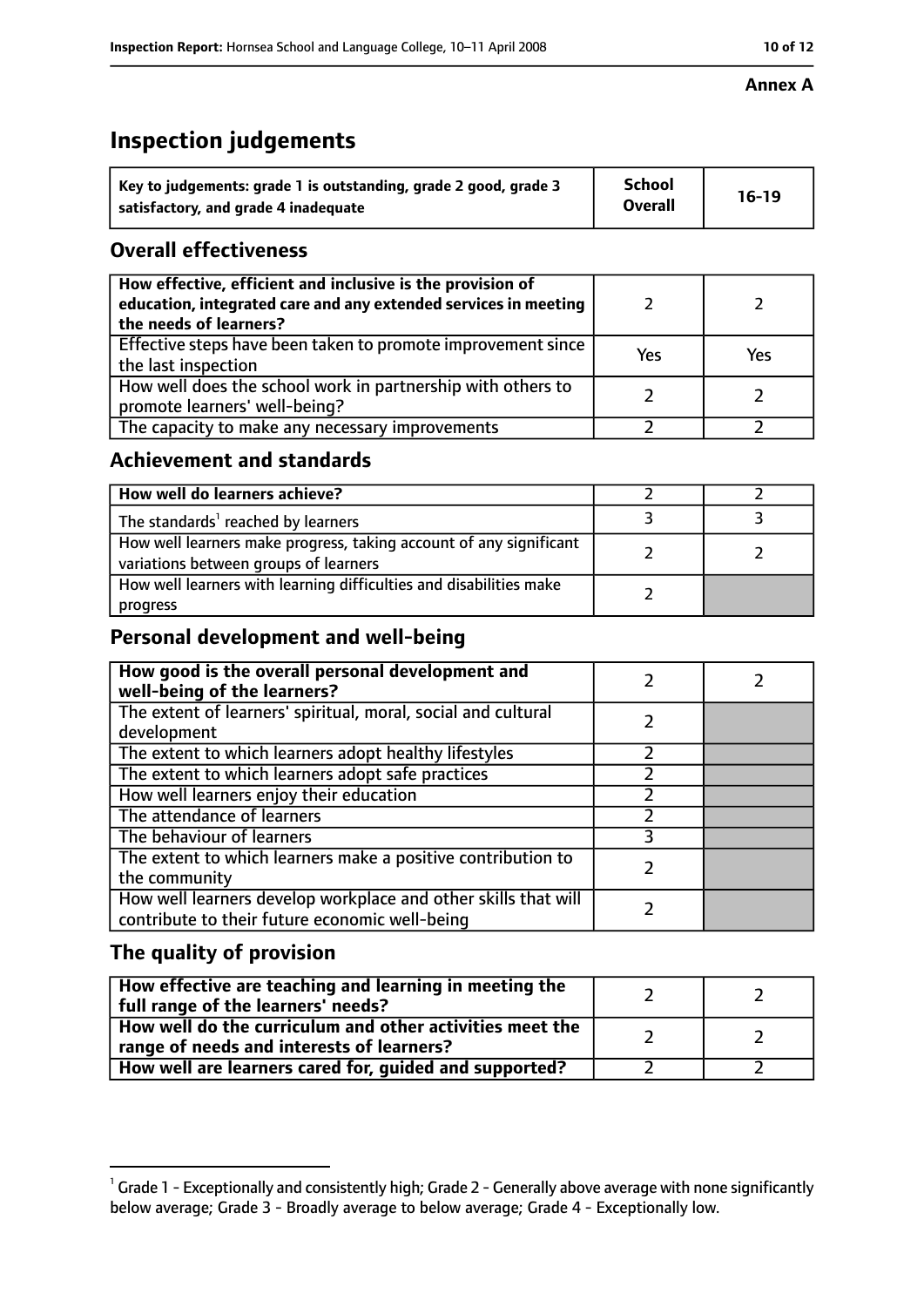#### **Annex A**

# **Leadership and management**

| How effective are leadership and management in raising<br>achievement and supporting all learners?                                                 | 7             |               |
|----------------------------------------------------------------------------------------------------------------------------------------------------|---------------|---------------|
| How effectively leaders and managers at all levels set clear<br>direction leading to improvement and promote high quality of<br>care and education | $\mathcal{P}$ |               |
| How effectively leaders and managers use challenging targets<br>to raise standards                                                                 | $\mathcal{P}$ |               |
| The effectiveness of the school's self-evaluation                                                                                                  | $\mathcal{P}$ | $\mathcal{P}$ |
| How well equality of opportunity is promoted and discrimination<br>tackled so that all learners achieve as well as they can                        | 7             |               |
| How effectively and efficiently resources, including staff, are<br>deployed to achieve value for money                                             | 7             |               |
| The extent to which governors and other supervisory boards<br>discharge their responsibilities                                                     | 2             |               |
| Do procedures for safequarding learners meet current<br>qovernment requirements?                                                                   | Yes           | <b>Yes</b>    |
| Does this school require special measures?                                                                                                         | No            |               |
| Does this school require a notice to improve?                                                                                                      | No            |               |